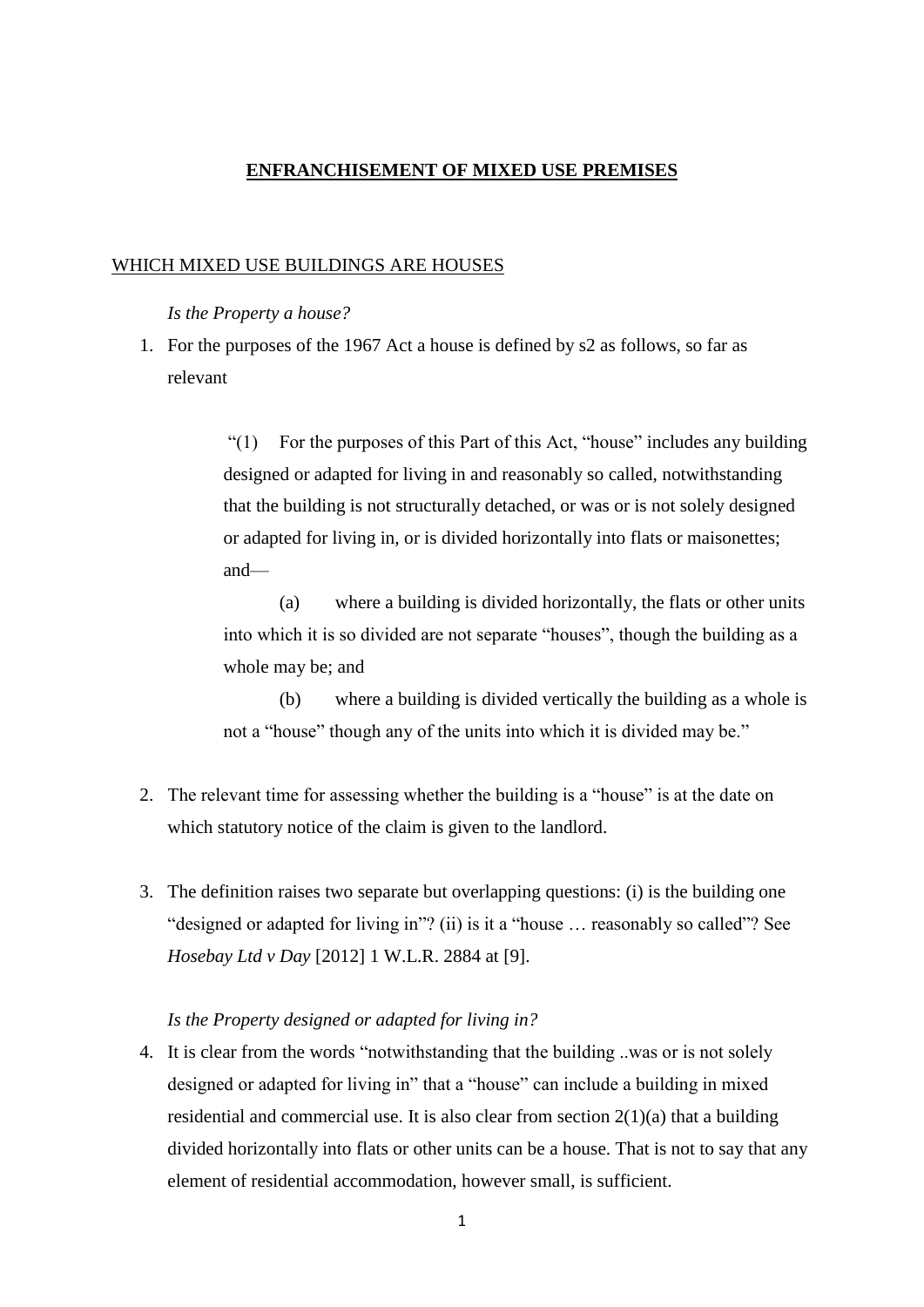#### *What proportion of residential is sufficient?*

5. The leading case of *Tandon v Trustees of Spurgeons Homes* [1982] AC 775 concerned whether a shop and upper parts was a "house". On the issue of what proportion of residential accommodation was sufficient, Lord Roskill, giving the majority view, held that

> "On the view most favourable to the respondents, the figures were 75 per cent. shop, 25 per cent. residential, but if the yard and stable be excluded as part of the premises the two figures would be approximately equal. On any view both users were substantial".

- 6. The Supreme Court in *Hosebay v Day* [2012] 1 WLR 2885 noted that one of the two determinative factors behind this conclusion was that "the proportion of residential use, even if only 25%, was 'substantial' (p 776)" [29].
- 7. In *Prospect Estates Ltd v Grosvenor Estates Ltd* [2009] 1 WLR 1313 a house on the Grosvenor Estate 89% of which was used as offices was held not to be a house.
- 8. In *Boss Holdings v Grosvenor West End Properties* [2008] 1 WLR 293 ("*Boss*"), a building constructed as a house over six floors had been adapted for commercial use on the three lower floors, so that the residential part comprised three out of the six floors. That was held sufficient for it to be a house reasonably so called. See paragraph [15].
- 9. In *Grosvenor (Mayfair) Estate v Merix International Ventures Limited [2017] EWCA Civ 190 ("Merix")*, the court was concerned with a property in Mayfair which was built as a house and mews, and also converted after the Second World War to mainly commercial use. The most recent use of most of the house was as offices, and only the upper two storeys and the mews were in residential use. Only 33% of the whole was in residential use. That was held to be sufficient.

## *Is the Property a house reasonably so-called?*

10. In *Tandon v Trustees of Spurgeons Homes* [1982] AC 775 the majority of the House of Lords held that a shop and upper parts was a "house" reasonably so called. There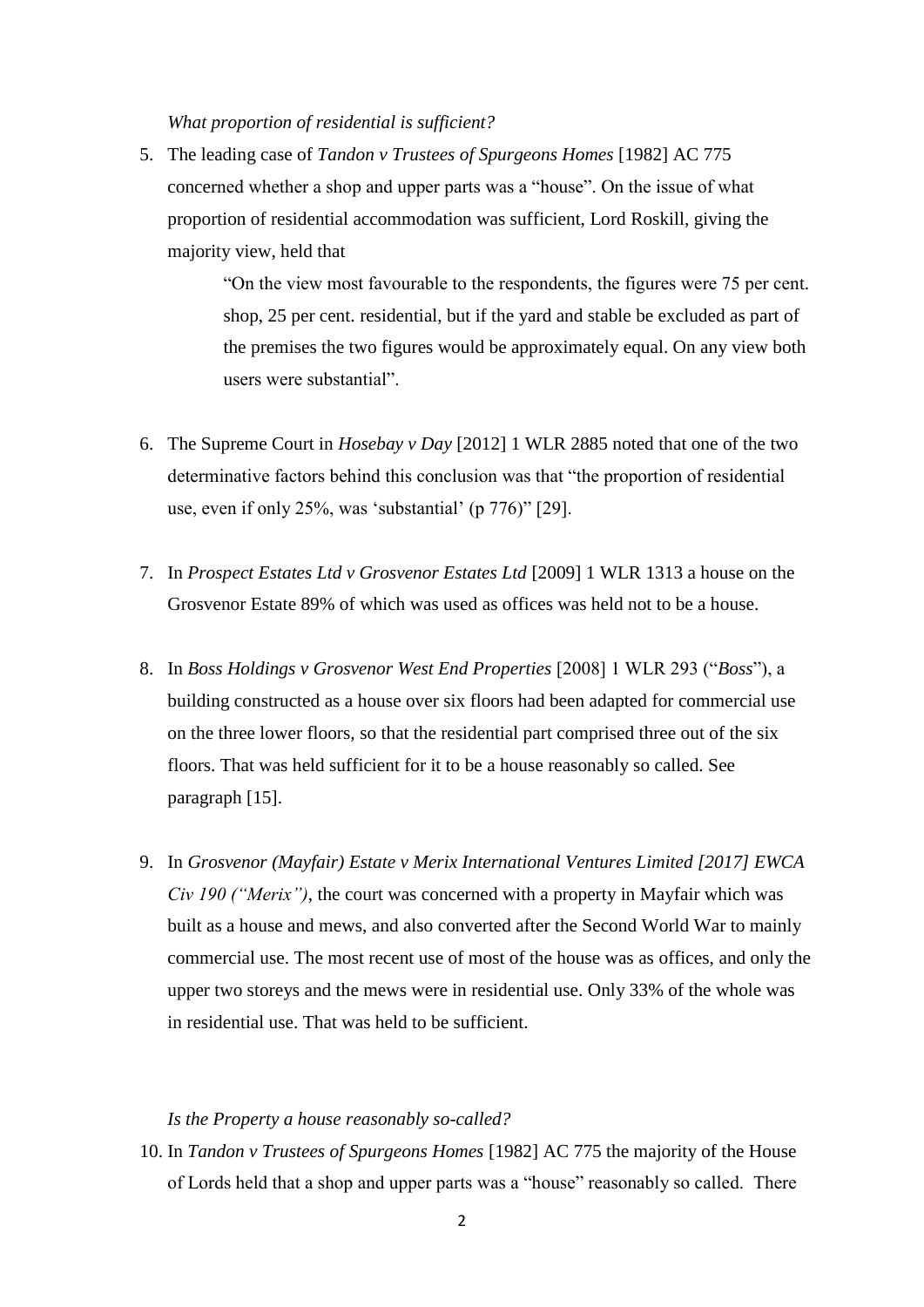have recently been a number of criticisms of the reasoning of the majority in that case, but it remains good law. The most recent cases on mixed use properties are *Jewelcraft v Pressland* [2015] EWCA Civ 1111 and *Merix*.

- 11. In *Jewelcraft* the building was a purpose built shop and upper parts. It was formerly occupied by the shopkeeper who was able to use an internal staircase. In the 1960s that staircase was removed to make the shop bigger, and replaced by an external staircase accessed from the rear. The landlord argued that it was not a house reasonably so-called, and that *Tandon* was either now no longer good law, or was distinguishable.
- 12. The Court of Appeal held that it was a house as a matter of law, that *Tandon* should be followed, and that judges should not base their decisions on their own perceptions of what a house was. Patten LJ explained as follows:

"14 The first point, however, to be made about the s.2 definition of a "house" is that, although it represents in many ways what might be described as the common understanding of what is meant by a house in ordinary parlance, it operates and was clearly intended to operate as a purpose-made and therefore extended definition of that term designed to carry into effect the policy of the 1967 Act. It was therefore not Parliament's intention to exclude the right of enfranchisement in the case of buildings which were designed or adapted in part ("not solely") for non-residential use or which (if wholly residential in character) were internally sub-divided into flats.

15 The use of this extended definition has the potential to bring within the scope of the Act various types of premises which do not obviously conform to the every-day description and understanding of a house…."

21….The first is that the question whether a particular property is a house within the meaning of s.2 has been authoritatively recognised to be a question of law and not a purely factual issue for the judge. There is therefore only one correct answer to the question. These are not cases where this Court is concerned to decide whether the decision was one reasonably open to the judge on the evidence he was presented with."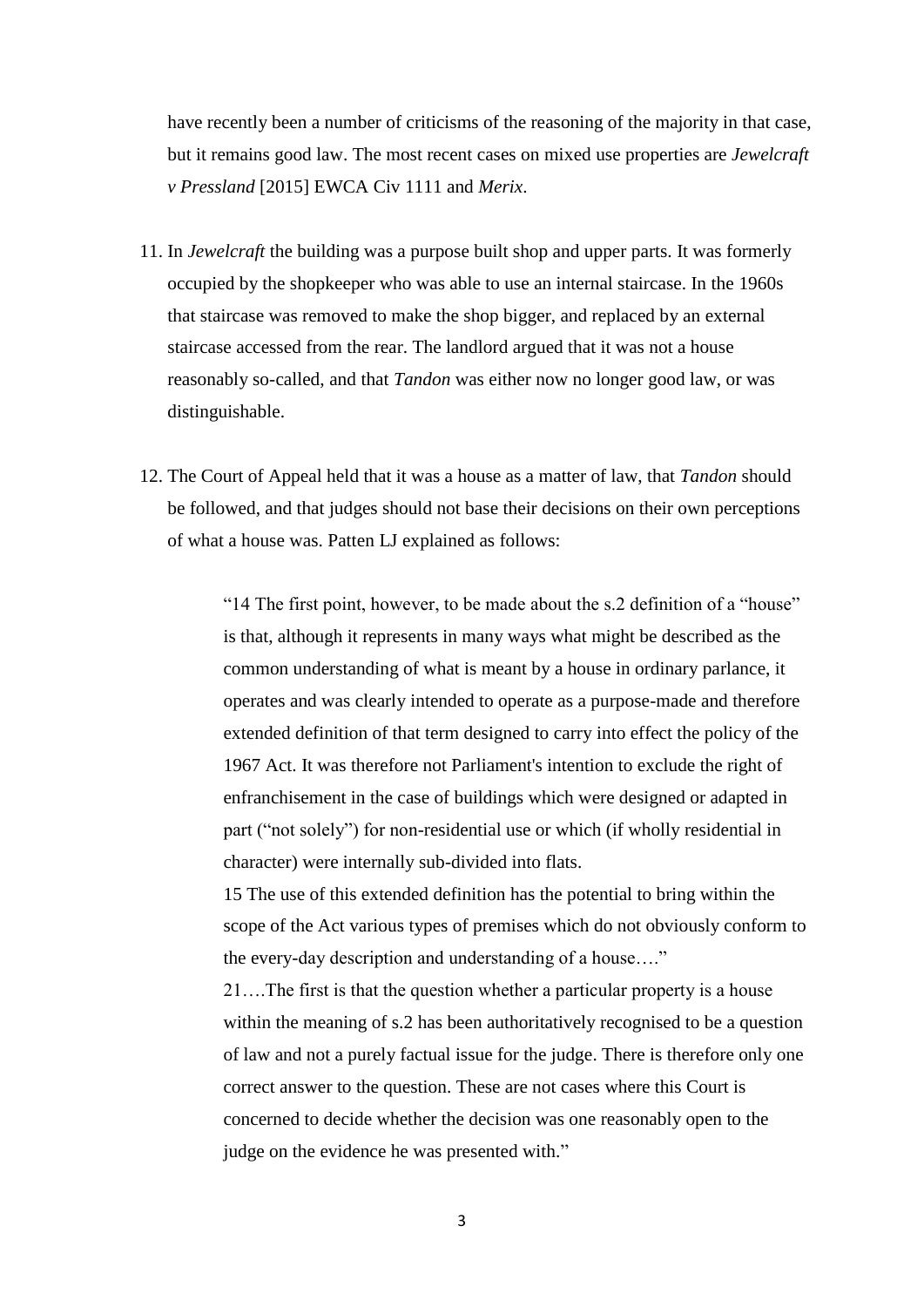- 13. The landlord had argued that a building was not a house if it:
	- a. looked like a house but was used for non-residential purposes such as the buildings under consideration in *Hosebay* and *Prospect Estates*;
	- b. had some residential use but did not look like a house, or where the commercial and residential parts of the building are completely separate and self-contained.
- 14. This distinction was rejected for the following reasons

*"* 40 In our view the endorsement and explanation of the decision in *Tandon* by the Supreme Court in *Hosebay* as one turning on user means that claims to enfranchise buildings comprising shops with accommodation above should not be dismissed for non-compliance with the reasonably so called condition in s.2(1) either because the building is, as a matter of ordinary speech, best described as a shop or because the accommodation is not linked internally to the remainder of the building. *Tandon* establishes that shops with accommodation above are, as a matter of law, reasonably to be described as houses for the purpose of s.2(1) provided that a material part of the building is designed or adapted for and used for residential purposes on the relevant date."

- 15. In *Merix*, the court was concerned with a property in Mayfair which was built as a house and mews, and also converted after the Second World War to mainly commercial use. The most recent use of most of the house was as offices, and only the upper two storeys and the mews were in residential use. Only 33% of the whole was in residential use. Grosvenor argued that it was not a house reasonably so-called, but a disused office building with some ancillary residential accommodation. The judge held that the property was a house reasonably so-called, following the decision in *Boss Holding Ltd v Grosvenor West End Properties Limited* [2008] 1 WLR 289 which he held to be indistinguishable.
- 16. In *Boss*, the property was built as a house, but from 1948 the top three floors were to be used as flats, and the lower three floors were used for dress making. The commercial use stopped before the notice was served. The upper floors had been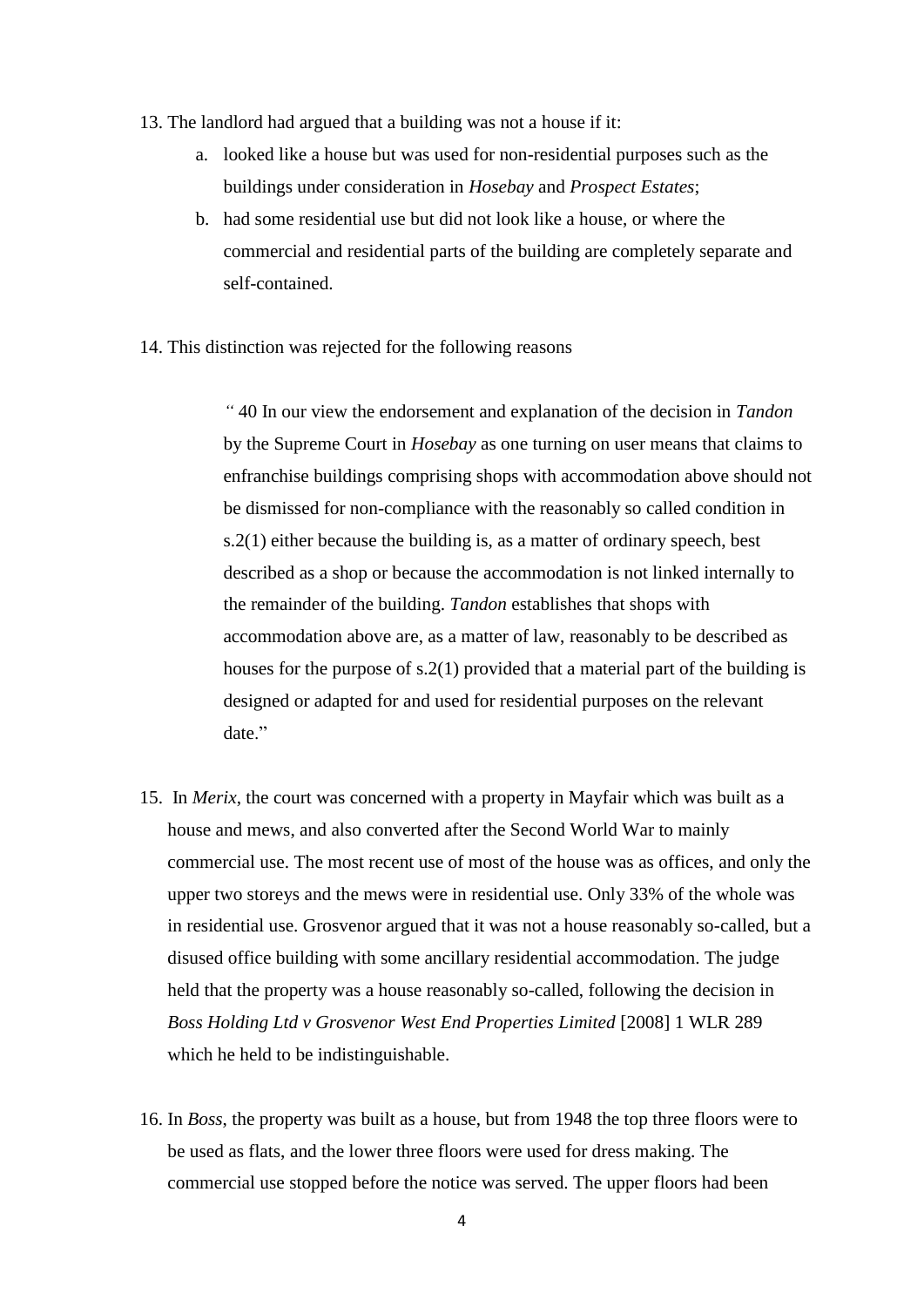stripped back to the joists and bare walls. Lord Neuberger (then in the Court of Appeal) held, at [15], that "the judge was plainly correct to conclude that the property could reasonably be called a house". This finding was not challenged in the House of Lords. The Supreme Court in *Hosebay v Day* held that *Boss* was correctly decided.

17. The Court of Appeal in *Merix* noted and agreed with the comment in *Jewelcraft* that the extended definition of house meant that it included buildings which might not, in ordinary parlance, be regarded as a house. However, McCombe LJ appeared to seek to limit the ratio of *Hosebay*:

> "69. I also think that it is difficult to take the ratio of *Hosebay* much beyond the final two sentences of paragraph [35] in that case, i.e. as dealing with buildings with an active and settled use, such as the properties in both appeals actually had.

> 71 What the court has to do is to decide the building's "present identity or function by reference to its physical character, whether derived from its original design or from its subsequent adaptation" at the relevant date (Lord Carnwath at [35] in *Hosebay*). Past adaptation may have changed that identity or function, but I do not consider that the last user can be the only relevant consideration."

18. McCombe LJ also qualified the proposition of Patten LJ in *Jewelcraft* that the categorisation of a building was, in every case, a matter of law. He held as follows:

> "78 In formulating his propositions of law in *Tandon* Lord Roskill was desirous of achieving "broad consistency in the conclusions reached" and said that the question must not, "save within narrow limits" be treated as a question of fact. Patten LJ in *Jewelcraft* said that the question was not "purely" a factual issue. Where the trial court is faced with a property of a type not exactly similar to one previously characterised by the higher courts, it must surely do its best to apply the law to the facts as found and decide whether the property in question is or is not a house, with the benefit of its own evaluation.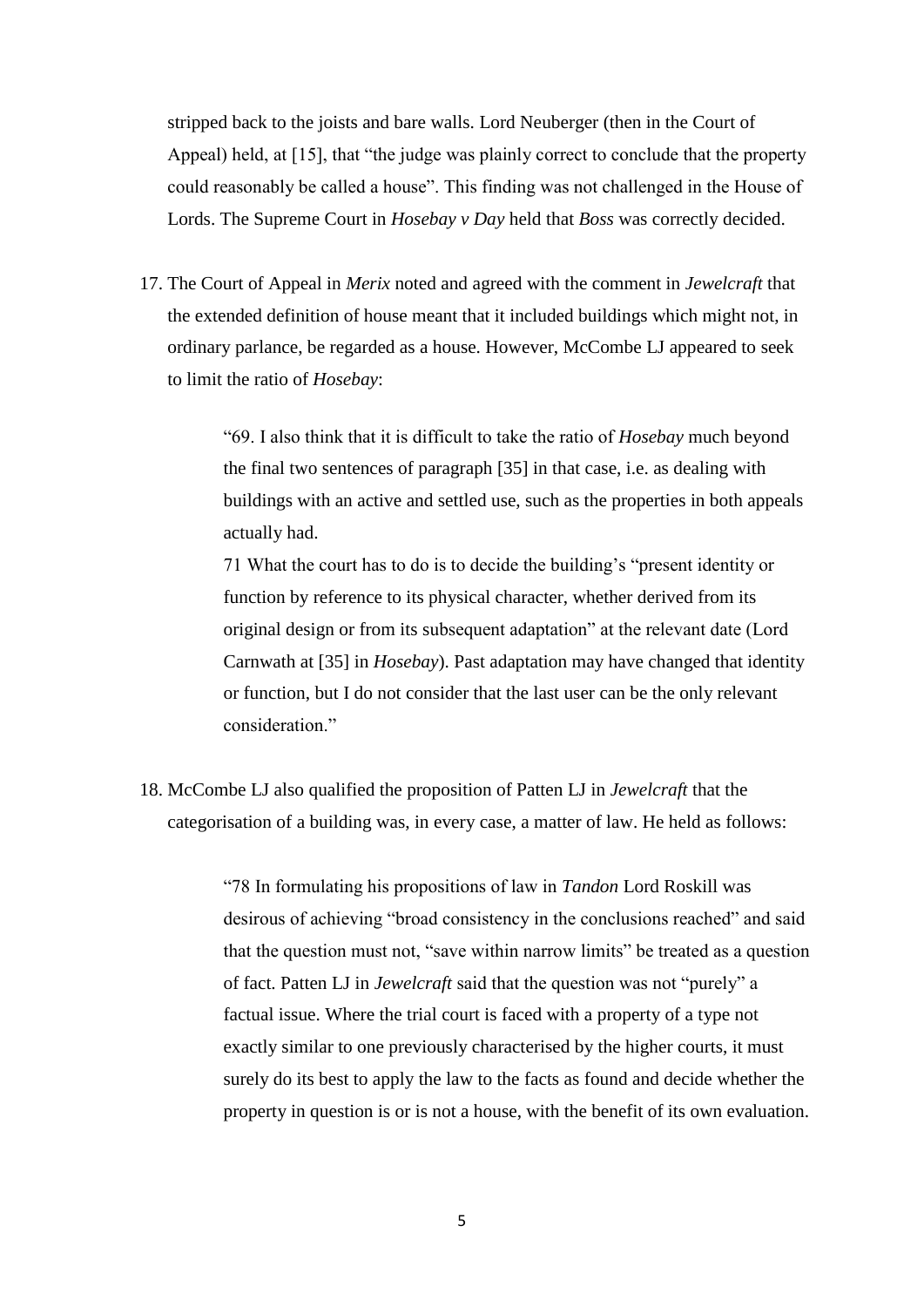79. Once one reaches that position, it seems to me that it would be misplaced to disturb the judge's conclusion that the Property here had essentially the same identity and function as the building in issue in *Boss*. *Boss* was the closest example for the purpose of trying to place the case within a defined legal category. Beyond that, one comes to a stage where, having paid due regard to the various formulations of legal principle in past cases, it becomes hard to fault or to better the final assessment made overall by a trial judge. However much one tries to squeeze particular types of property into watertight legal compartments, e.g. as in *Tandon*, the fact remains that buildings are infinitely variable in character and function, affected in part by historic user. The Supreme Court in *Hosebay* was clearly troubled by the rigidity imposed by the *Tandon* decision and said that the propositions formulated "do not…offer much assistance as such, at least beyond the facts of the case". Various types of building must, it seems to me, be amenable to varying characterisation by trial judges, doing their best to apply the principles emerging from decided cases. Any other solution is simply a recipe for an endless chain of appeals to the higher courts in an attempt to achieve a formal legal characterisation of individual properties to no advantage at all to the litigants involved."

- 19. The Court of Appeal upheld the decision of the judge that the building was a house on the basis that it was similar to that in *Boss*.
- 20. What conclusions can we draw from these decisions? First, it now seems clear that a shop and upper parts is a house, whether purpose built or converted, and whether it has any internal connection or not. Second, buildings constructed as houses and adapted for office use are likely to be houses if at least 25% is in residential use or adapted for residential use at the date of the notice. Third, the courts will try to ensure consistency of decision making, and previous decisions on similar cases are likely to be followed if they are consistent with higher authority.

6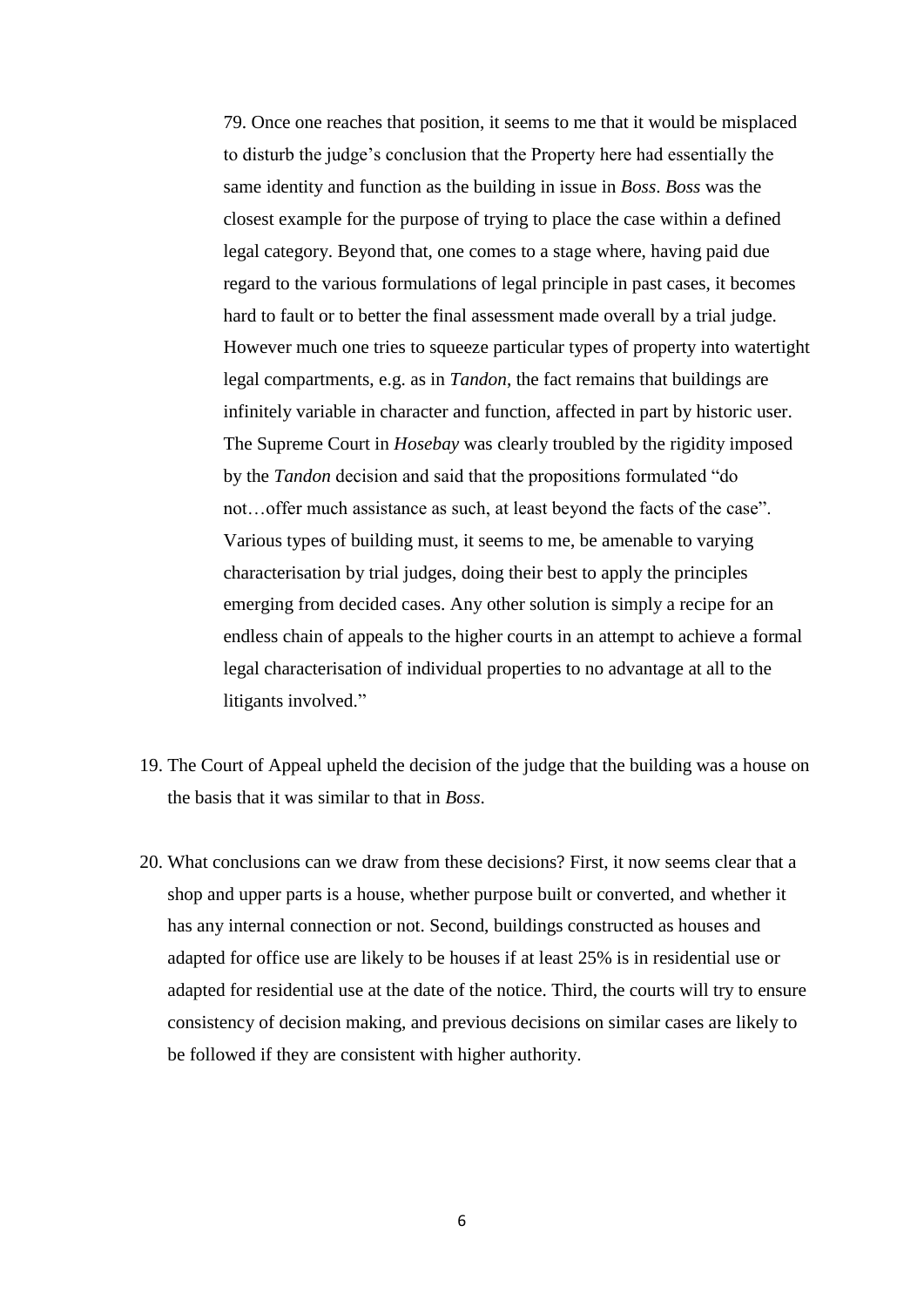### FLATS IN MIXED USE

21. The definition of "flat" in s101 of the 1993 Act does not in terms refer to or contemplate mixed use:

"flat" means a separate set of premises (whether or not on the same floor)—

(a) which forms part of a building, and

(b) which is constructed or adapted for use for the purposes of a dwelling, and (c) either the whole or a material part of which lies above or below some other part of the building"

- 22. In *Smith v Jafton Properties Ltd* [2013] 2 EGLR 104, the County Court was concerned with a collective enfranchisement claim relating to a block of flats used as serviced apartments. In a long and difficult judgment HHJ Hand QC held that the units did not meet the definition of flat because although they had the physical characteristics of flats, the adaptation did not create premises for use for the purposes of occupation with a sufficient degree of permanence to say that the occupier was either "living in" the flat or using it as a "dwelling" (see paras 131-133, 142-149 of judgment). He also held that the units were not "occupied or intended to be occupied for residential purposes" within the meaning of section 4.
- 23. The latter issue also fell to be considered by the High Court (Mann J.) in *Westbrook Dolphin Square Ltd v Friends Life Ltd* [2015] 1 W.L.R. 1713, which concerned flats used as serviced apartments. Counsel for the landlord did not even seek to argue that the flats were not "flats", and did not seek to defend the reasoning of the judge in *Smith v Jafton* as to whether there were occupied for residential purposes. Mann J found the decision in *Smith v Jafton* to be of no assistance. He concluded that "residential purposes" did not require the units to be occupied as dwellings or import any requirement of permanence: they simply had to be used for lodging sleeping or overnight accommodation, a test which was satisfied.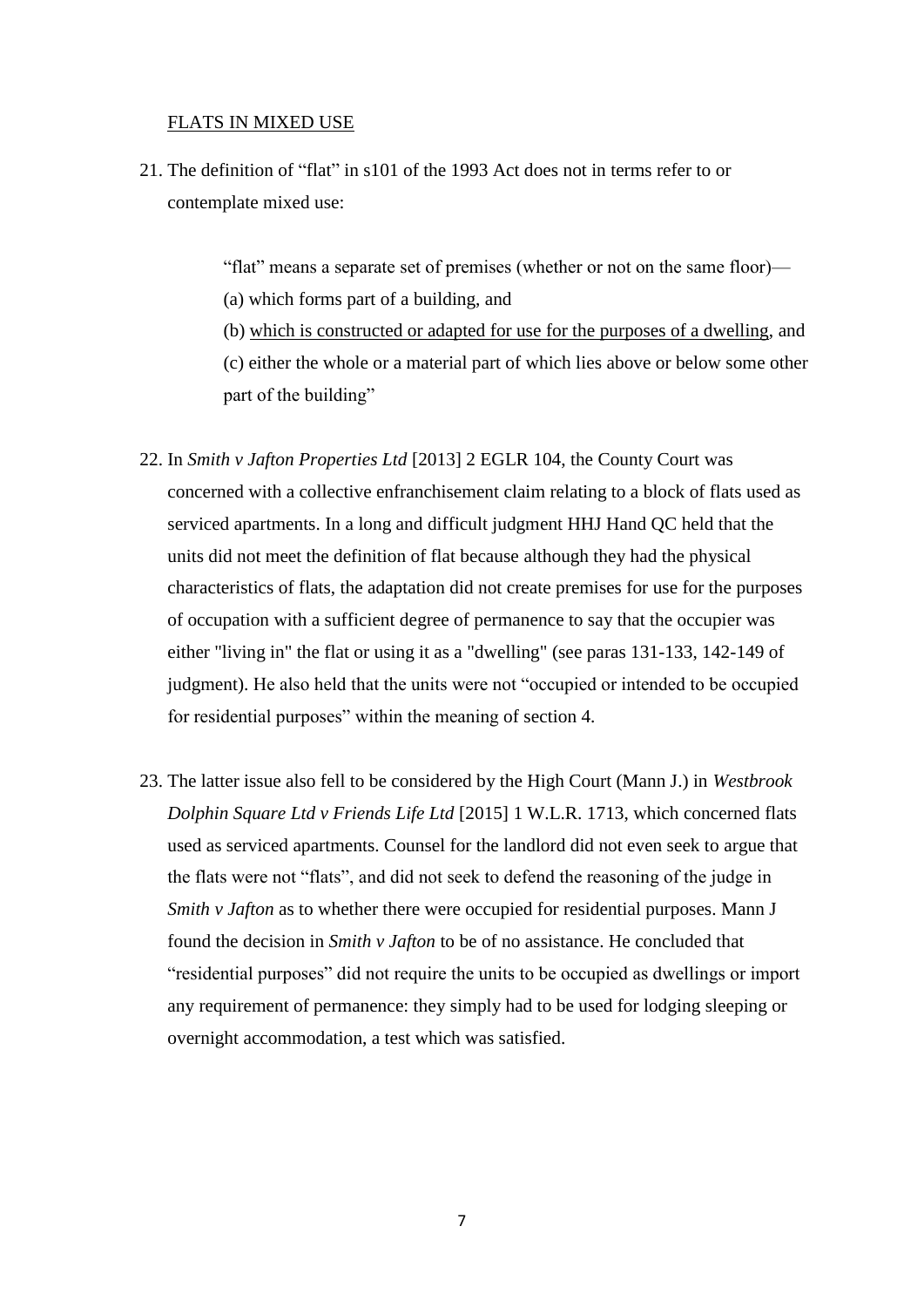#### MIXED USE PREMISES IN COLLECTIVE ENFRANCHISEMENT?

*Which premises qualify?*

24. This question requires a consideration of the exclusion of premises by section 4 of the 1993 Act which provided as follows:

4.— Premises excluded from right.

(1) This Chapter does not apply to premises falling within section 3(1) if—

(a) any part or parts of the premises is or are neither—

(i) occupied, or intended to be occupied, for residential purposes, nor

(ii) comprised in any common parts of the premises; and

(b) the internal floor area of that part or of those parts (taken together) exceeds 25 per cent. of the internal floor area of the premises (taken as a whole).

(2) Where in the case of any such premises any part of the premises (such as, for example, a garage, parking space or storage area) is used, or intended for use, in conjunction with a particular dwelling contained in the premises (and accordingly is not comprised in any common parts of the premises), it shall be taken to be occupied, or intended to be occupied, for residential purposes.

(3) For the purpose of determining the internal floor area of a building or of any part of a building, the floor or floors of the building or part shall be taken to extend (without interruption) throughout the whole of the interior of the building or part, except that the area of any common parts of the building or part shall be disregarded.

25. In ascertaining whether this exception applies, it is therefore necessary to ascertain: (1) the internal floor area of the premises as a whole and (2) the internal floor area of all those parts of the premises, which are not occupied for residential purposes and not intended to be so occupied. If area (2) amounts to more than 25% of area (1), the premises are excluded.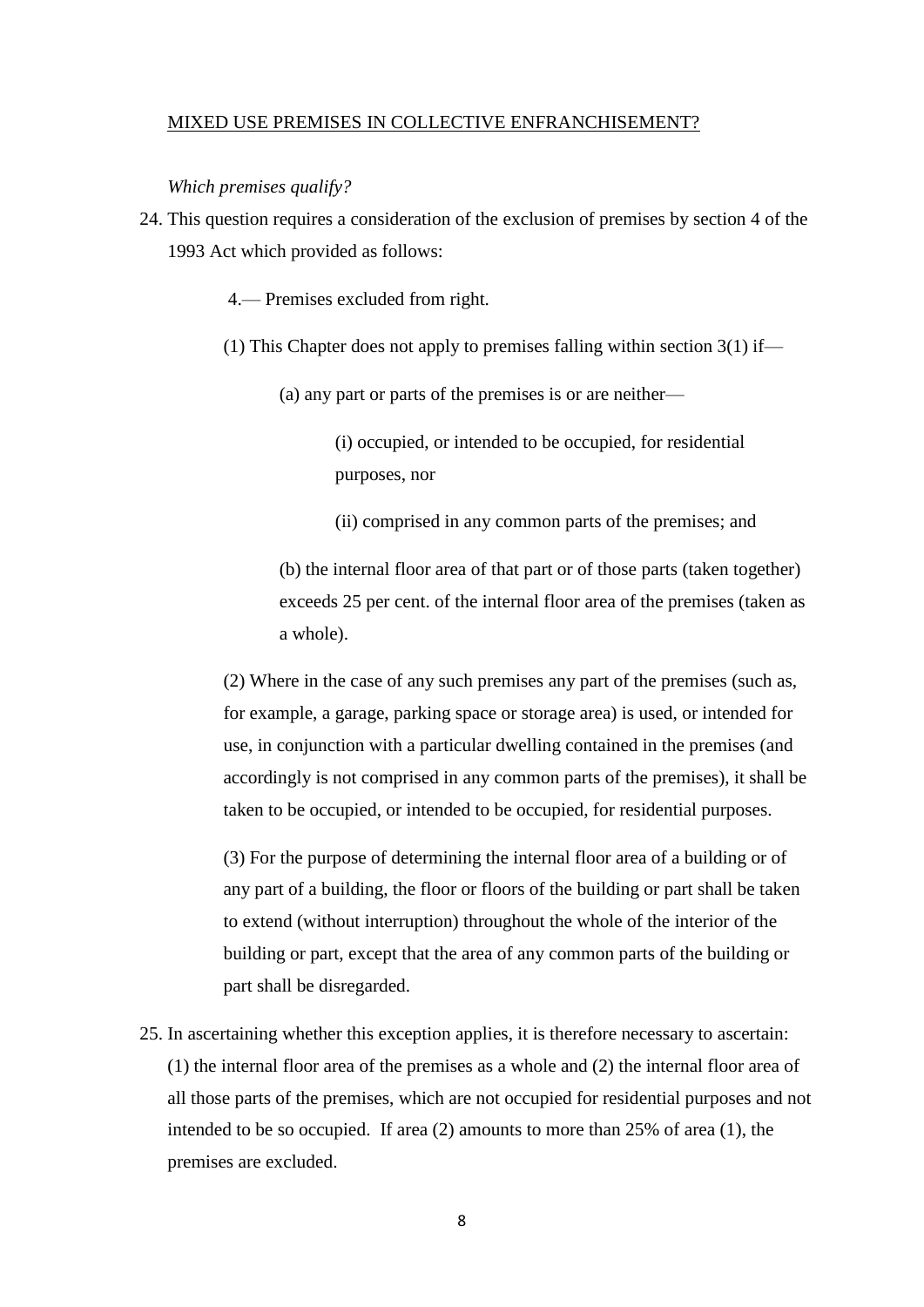- 26. In making this assessment, the common parts are excluded from both sides of the equation (i.e. are not included in either the total internal floor area, or the nonresidential floor area).<sup>1</sup> Section 101(1) of the Act provides that: *"common parts"*, in *relation to any building or part of a building, includes the structure and exterior of that building or part and any common facilities within it".*
- 27. The most recent and comprehensive guidance on the application of this exclusion is to be found in the recent decision of Mann J in *Westbrook Dolphin Square Ltd v Friends Life Ltd (No 2)* [2015] 1 W.L.R. 1713:
	- a. The section 101(1) definition is non-exhaustive (paragraph 197);
	- b. The definition of "common parts" assumed an ordinary meaning of those words (paragraph 198). The non-exhaustive definition suggested by Roth J in the *Panagopoulos case* [2011] Ch 177 was approved, namely that:

*"…it is intended to include those parts of the building that either may be used by or serve the benefit of the residents in common (using that expression in a non-technical sense), as opposed to those parts of the building that are for the exclusive benefit of only one or a limited number of the residents or for none at all."*

- c. Other general points that were said to be extracted from the authorities included (paragraph 200):
	- i. It is not necessary that the part be devoted to purposes as a matter of obligation in the leases<sup>2</sup>;
	- ii. It is not necessary for residents to have access to a part of the building for it to be a "common part". A caretaker's flat, for example, is capable

**.** 

<sup>1</sup> Section 4(3). See too *Indiana Investments Ltd v Taylor* [2004] EGLR 63 and *Marine Court (St Leonards on Sea) Freeholders Ltd v Rother District Investments Ltd* [2008] 1 EGLR 39.

<sup>2</sup> This principle was applied to a caretakers flat in *Merie Bin Mahfouz Company (UK) Ltd v Barrie House (Freehold) Ltd* [2014] UKUT 0390 (LC); [2015] L & TR 21 at [114] to [117]: "The essential attribute is some shared use or benefit".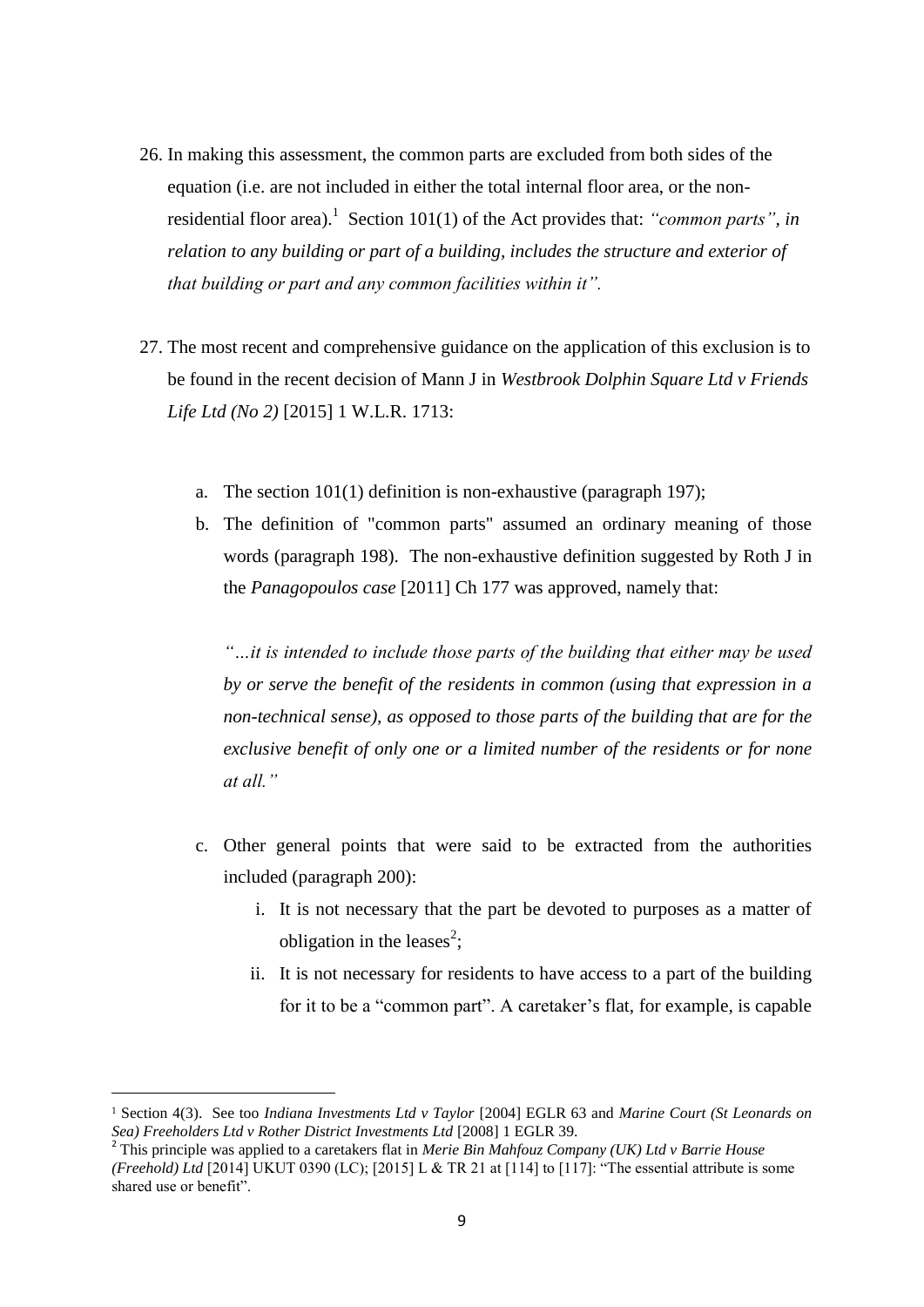of being a common part even though the residents do not have access to it.<sup>3</sup>

- iii. A part of the premises used by several occupants can be a "common part" even if the only users are commercial users and not residential users. An example would be a corridor which leads to commercial units and is used by the commercial tenants only.
- 28. In ascertaining the internal floor area which is neither occupied, or intended to be occupied, for residential purposes, regard should be had to s4(2) which clarifies that areas *"intended for use, in conjunction with a particular dwelling contained in the premises"* are to be treated as residential areas, the example given being garages, parking spaces and storage areas.
- 29. In relation to the calculation of areas occupied, or intended to be occupied, for residential purposes, Mann J held that:
	- a. The Act does not define either "non-residential" or "residential" purposes, and the court did not propose to formulate a test (paragraph 179);
	- b. However, the court did confirm that it is possible for premises to be used for residential purposes without being anyone's home in the sense of sole home, or principal home (paragraph 181);
	- c. The term "residence" indicated living, as opposed to office, accommodation, and could encompass lodgings (paragraphs 178-179, 181-195).

# *How can the commercial elements be dealt with in a collective claim?*

- 30. The possible options for a freeholder are
	- a. To let the tenants acquire the commercial parts as well, if they can afford them;
	- b. Claim a leaseback;
	- c. Grant a lease to a third (or connected) party.

<sup>&</sup>lt;sup>3</sup> For a helpful discussion of the authorities on caretakers flats, see Hague paragraph 21-08.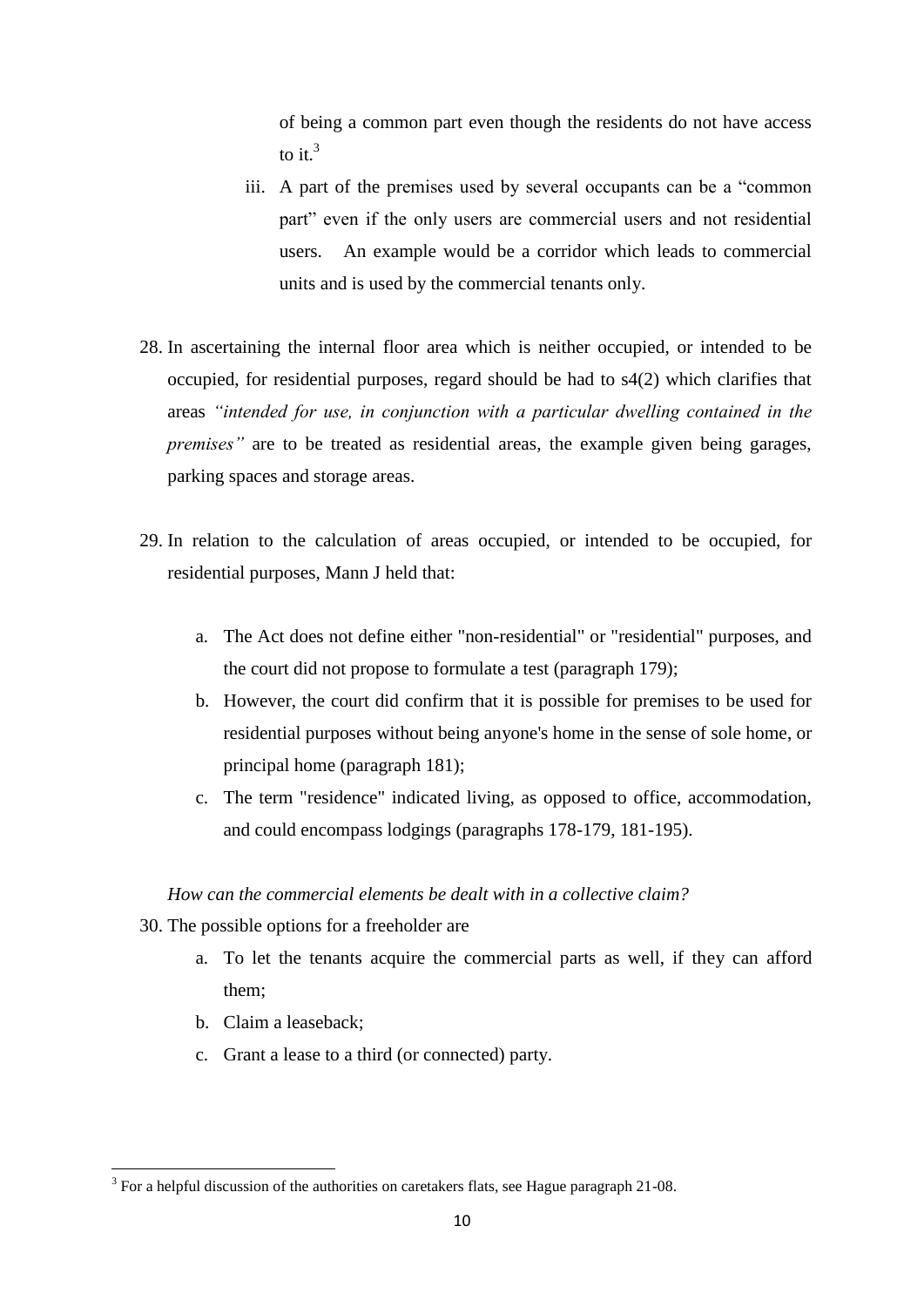#### *Leasebacks*

- 31. Under section 36 and schedule 9, the freeholder can ask for leasebacks of a "unit" in the specified premises owned by the freeholder if it is not let to a qualifying tenant.
- 32. A "unit" is defined by s38(1) as "(a) a flat; (b) any other separate set of premises which is constructed or adapted for use for the purposes of a dwelling; or (c) a separate set of premises let, or intended for letting, on a business lease".
- 33. In *Merie Bin Mahfouz Company (UK) Ltd v Barrie House (Freehold) Ltd* [2014] UKUT 0390 (LC); [2015] L & TR 21, the Upper Tribunal considered claims to leasebacks of certain areas of a block. It held, among other things, that
	- a. A unit which includes an area which was a common part at the relevant date cannot be the subject of a valid claim for a leaseback.
	- b. A flat used as a caretaker's flat is a common part even if there is no obligation to provide a resident caretaker. This decides a point which was only discussed obiter in Panagopoulos.
	- c. The landlord was entitled to leasebacks of two units let to mobile phone providers. O2 and Orange each had demised to them an area of the roof in order to erect an aerial and a basement room to store equipment. Even though the two areas where physically separated, together they were a separate set of premises let on a business lease. Although the roof areas had originally been common parts, once they were let to the telecoms companies, those areas ceased to be part of the common parts, and so a leaseback was not precluded on that ground.
- 34. The Upper Tribunal granted the landlord permission to appeal, and the decision of the Court of Appeal is awaited.
- 35. Any leaseback must be claimed in the counter-notice. Schedule 9 of the 1993 Act specifies the detailed terms of the leaseback. There is no need to specify the terms of any proposed leaseback: *Buckley v Tibber* [2015] EWCA Civ 1294.